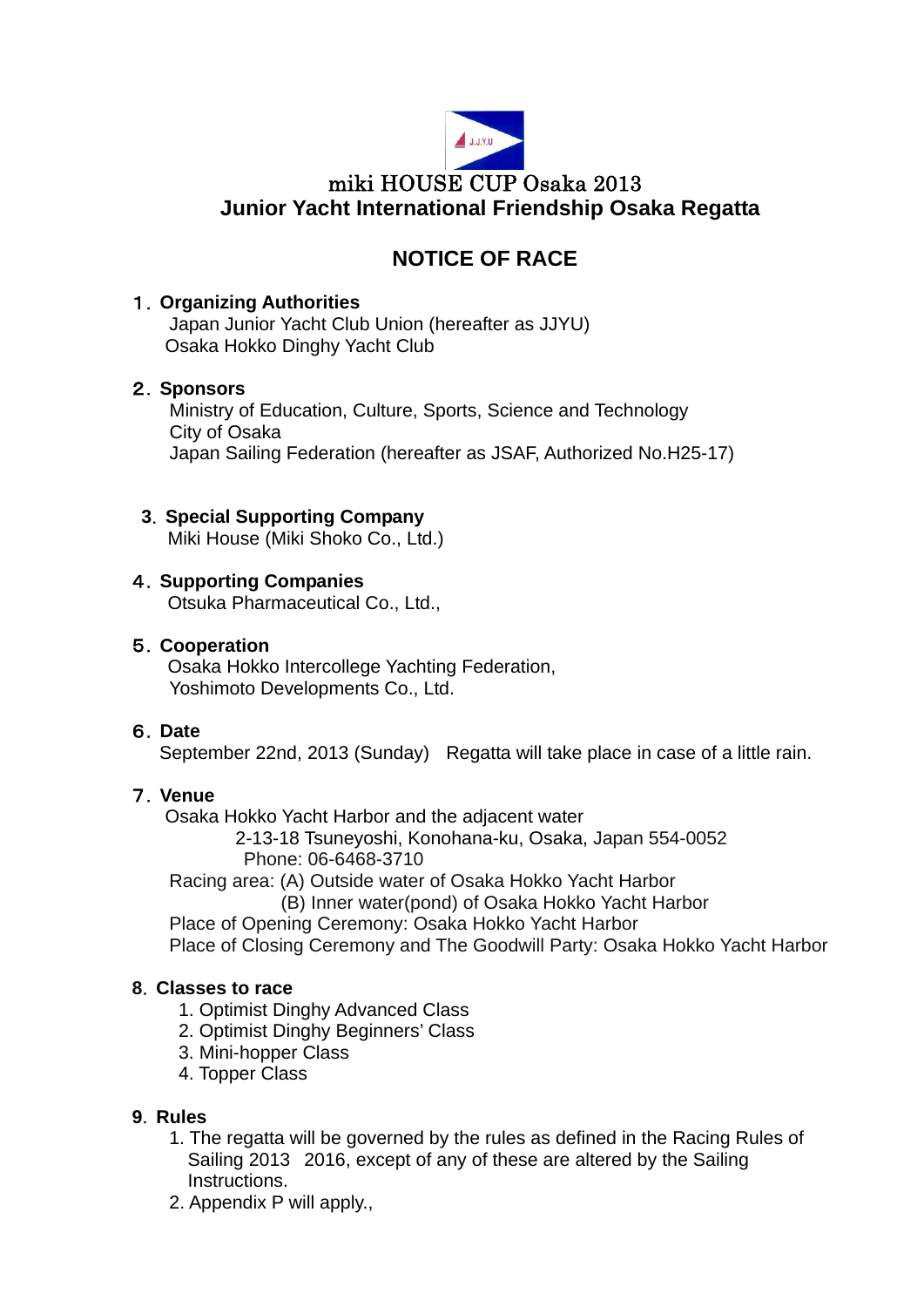3. If there is a conflict between the languages, the English text will take precedence.

# **10. Advertising**

Boats are maybe required to display the advertising materials chosen and supplied By Organizing Authorities.

# **11. Eligibility and Sailors' age in each class**

- 1. All Japanese sailors shall be a member of JSAF at the time of registration.
- (The application for the membership will be accepted at the time of registration)
- 2. The sailors whom Organizing Authorities have accepted.
- 3. The sailors of each class shall fulfill the following age limitation on  $2^{nd}$  April, 2013 ①Optimist Dinghy Advanced Class From 8 to 15 years old ②Optimist Dinghy Beginners' Class(Sailing experience less than one year) From 8 to 15 years old 3Mini-Hopper Class Gastro Class From 10 to 15 years old

④Topper Class From 10 to 15 years old

# **12. Entry fee and Application procedure**

- 1. ①The entry fee including The Goodwill Party fee is as follows;
	- The registered Junior Yacht Club of JJYU : Yen 3,500 per each sailor Non-registered Junior Yacht Club of JJYU: Yen 4,000 per each sailor ②The Goodwill Party fee for parents, the coaches and the family is as follows; The registered Junior Yacht Club of JJYU: Yen 1,000 per each person
	- Non-registered Junior Yacht Club of JJYU: Yen 1,000 per each person
- 2. The entry shall be made with the official forms to Regatta Committee Office by mail, facsimile or E-mail not later than 13rd September, 2013.

Regatta Committee Office is as follows;

Junior Yacht International Friendship Osaka Regatta 2013 c/o Secretary General of Japan Junior Yacht Club Union

Address: 3-16-13,Kugenuma Matsugaoka,Fujisawa City,Kanagawa Pref., Japan 251-0083 Phone & Facsimile: 0466-90-3617 & 0466-90-3618 Cellular phone : 090-8497-6874

E-mail address : [info@jjyu.net](mailto:info@jjyu.net)

**Entry fee remittance account**  Sumitomo Mitsui Banking Corporation Shinbashi Branch Office Account: Saving Deposit No.0744610 Account Name: Junior Yacht International Friendship Regatta ( シ゛ュニアヨットコクサイシンセ゛ンレカ゛ッタ)

#### **13. Schedules of the Races and Events**

September 23rd (Sunday) **Casa Hokko Yacht Harbor** 08:00~09:00 Registration Distribution of Sailing Instructions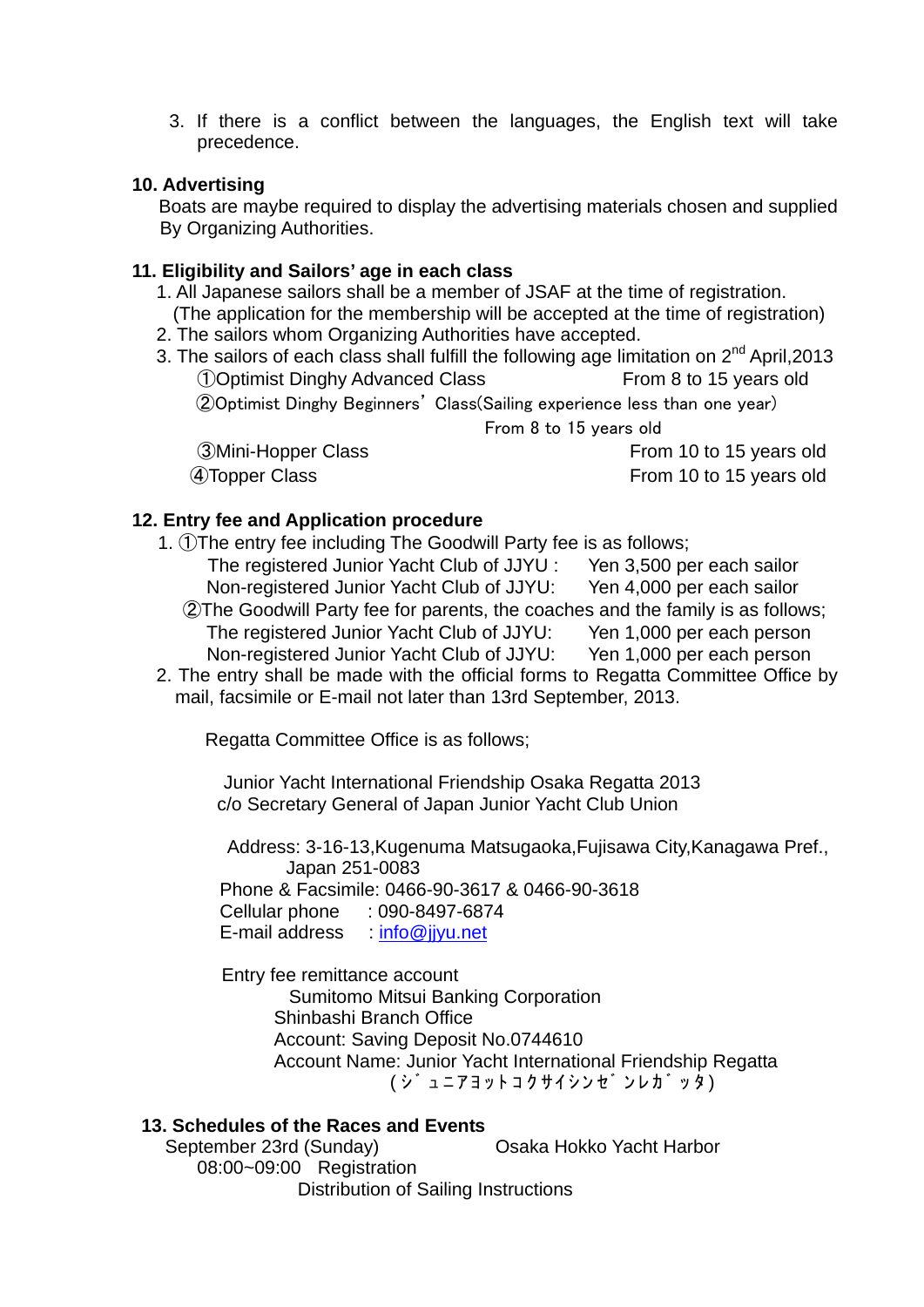# 09:00~09:30 Opening Ceremony & Skippers Meeting

#### Schedules of Races and Time of The Warning Signal

| Racing area "A"                                       | Racing area "B"                    |
|-------------------------------------------------------|------------------------------------|
| <b>◇Mini-hopper Class</b>                             | ◇ Optimist Dinghy Beginners' Class |
| <b>Topper Class</b>                                   |                                    |
|                                                       | 1 <sup>st</sup> Race<br>09:55      |
| 1 <sup>st</sup> Race<br>09:55                         |                                    |
|                                                       |                                    |
|                                                       |                                    |
| <b>◇Optimist Dinghy Advanced Class</b>                |                                    |
| 10:00<br>1 <sup>st</sup><br>Race                      |                                    |
| Race will follow continuously.                        |                                    |
| But after 15:00, The Warning Signal will not be made. |                                    |

When the following race is intended to be held, the race committee signal boat will display orange flag with one sound to alert the boats at least 4 minutes before the warning signal for the next race is displayed.

 16:00~17:30 Closing Ceremony (Prize Giving Ceremony) & Goodwill Party 17:30 Regatta will be dismissed

All participants are requested to clean the surrounding places of the party venue.

Schedules of Races may be changed depending on the weather conditions or other reasons.

#### **14**.**Sailing Instructions**

The Sailing Instructions will be specified in the regatta program to be distributed at the time of the registration on September 22nd, 2013.

Also, it will be available on the home page of J.J.Y.U. and Osaka Hokko Dinghy Club toward the end of August 2013

J.J.Y.U. URL : [http://www.jjyu.net](http://www.jjyu.net/)

Osaka Hokko Dinghy Club URL : <http://www.iyashibox.com/OHDC/index.phb>

#### **15**.**Courses**

The courses to be sailed are as detailed in Diagram attached.

 Racing area B will be in the pond of Osaka Hokko Yacht Harbor and the courses will be posted on the official notice board in the morning of the regatta

#### **16**. **Scoring and Number of races**

 1. In Racing Area A, 4 races are planned and in Racing Area B, as many as possible races are planned.

However, at least one race is required to be completed to constitute the series.

2. Each boat's series score will be the total of her all race scores. This changes Appendix A2.

# **17. Prizes**

Prizes will be given as follows:

1. The Blazer of Miki House will be presented to the winner of OP Advanced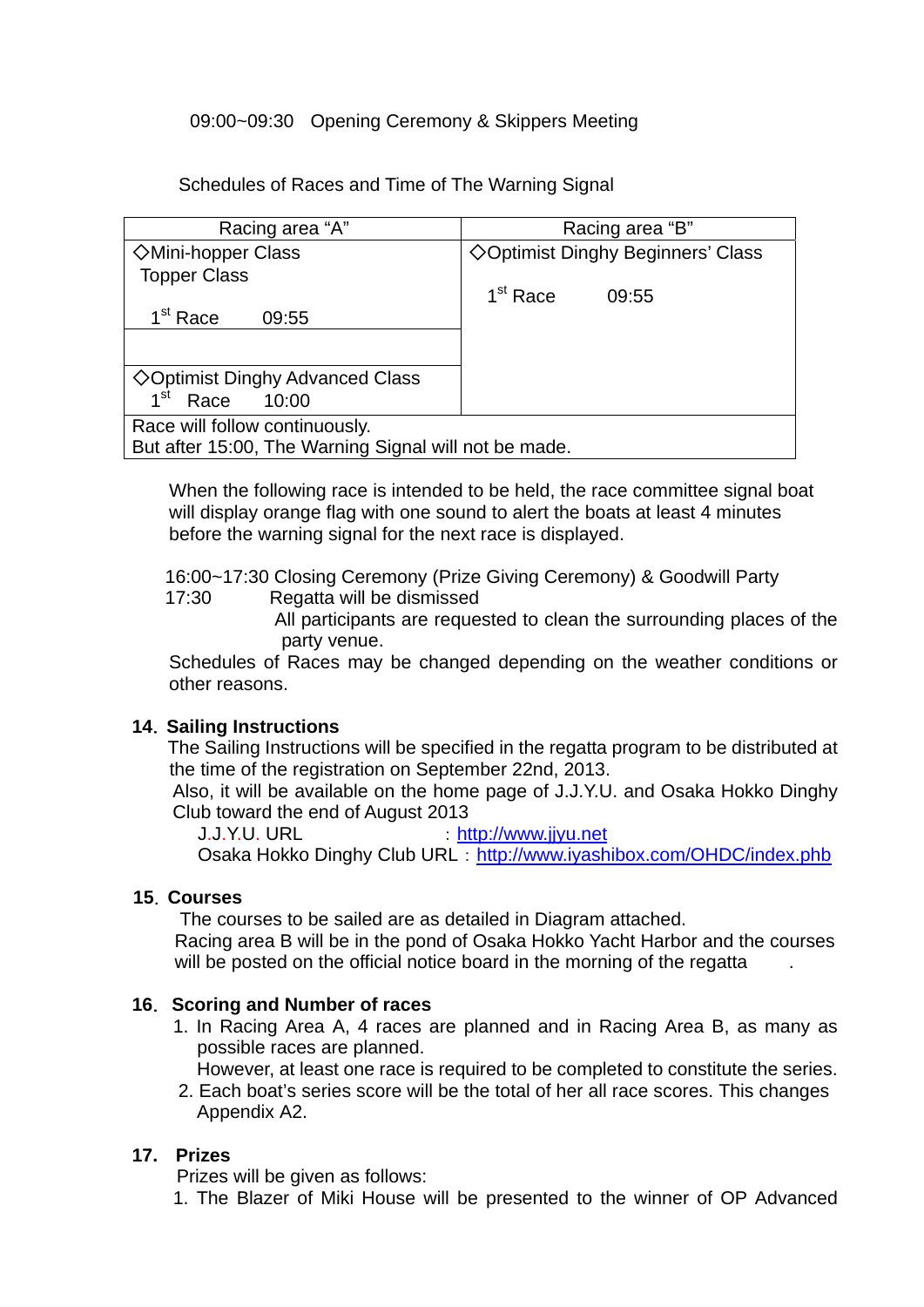Class.

- 2. The Medal of Gold, Silver and Bronze will be presented to  $1<sup>st</sup>$ ,  $2<sup>nd</sup>$  and  $3<sup>rd</sup>$  Rank sailors of each class.
- 3. The Award from The President of J.J.Y.U. will be presented to  $1^{st}$ ,  $2^{nd}$ ,  $3^{rd}$ ,  $4^{th}$ ,  $5<sup>th</sup>$  and  $6<sup>th</sup>$  Rank sailors of each class. However, in case that the number of the boats participated in the same class is

less than 6, The Award will be only to  $1<sup>st</sup>$ ,  $2<sup>nd</sup>$  and  $3<sup>rd</sup>$  Rank sailors of each class.

4. There will be given the team race special prize for the winner of the team race, the details of which will be as per the following clause 17.6.

 The Special Prize will be the entitlement of the participation to the sailing training abroad which will be organized by Japan Kanto Optimist Dinghy Affiliation in March 2014.

 The cost of the sailing training abroad including the transportation cost and the entry fee will be borne by JJYU.

- 5. Special Prizes from Miki Shoko Co., Ltd., Special Supporting Company will be Presented to many sailors participated.
- 6. The Team Race rank will be determined as follows,

①The rank and the point will be determined based on the total sequence result of the individual sailor of each club of OP Advanced Class, Mini-hopper Class and Topper Class the above16.2.

②Each club team's series score will be the total of the best three boats' rank of OP Advanced Class, Min-hopper Class and Topper Class where more than six boats participated.

In case the number of boat of each club is less than three boats, last rank point of the class of the largest number of boats participated will be added in proportion to the number of the shortage.

- ③In case the number of boat participating this regatta is exceeding three boats and less than six, minus 1 point per club will be added and the number of boat is exceeding six and less than 10, minus 2 points per club will be added, then the number of boat is exceeding ten, minus 3 points per club will be added.
- ④In case the place of the club activity is located in Chugoku Are, Shikoku Area, and Chubu Area(including Hokuriku Area and Tokai Area), minus 1 point per club will be added. In case the place of the club activity is located in other faraway Area (Kyushu, Kanto, Koshin-etsu, Tohoku and Hokkaido Area), minus 2 points per club will be added.
- ⑤However, such club who participate the regatta with the chartered boats will be added 1 point in case of less than four chartered boats, 2 points in case of more than four but less than six chartered boats and 3 points in case of more than six chartered boats..
- ⑥The rank of the club team will be determined by the low point scoring system in accordance with the total of the best three boats' rank point and any minus or additional of above ②, ③, ④ and ⑤.

In case of the tie score, the club team with the highest rank in OP Advanced Class will be ranked higher.